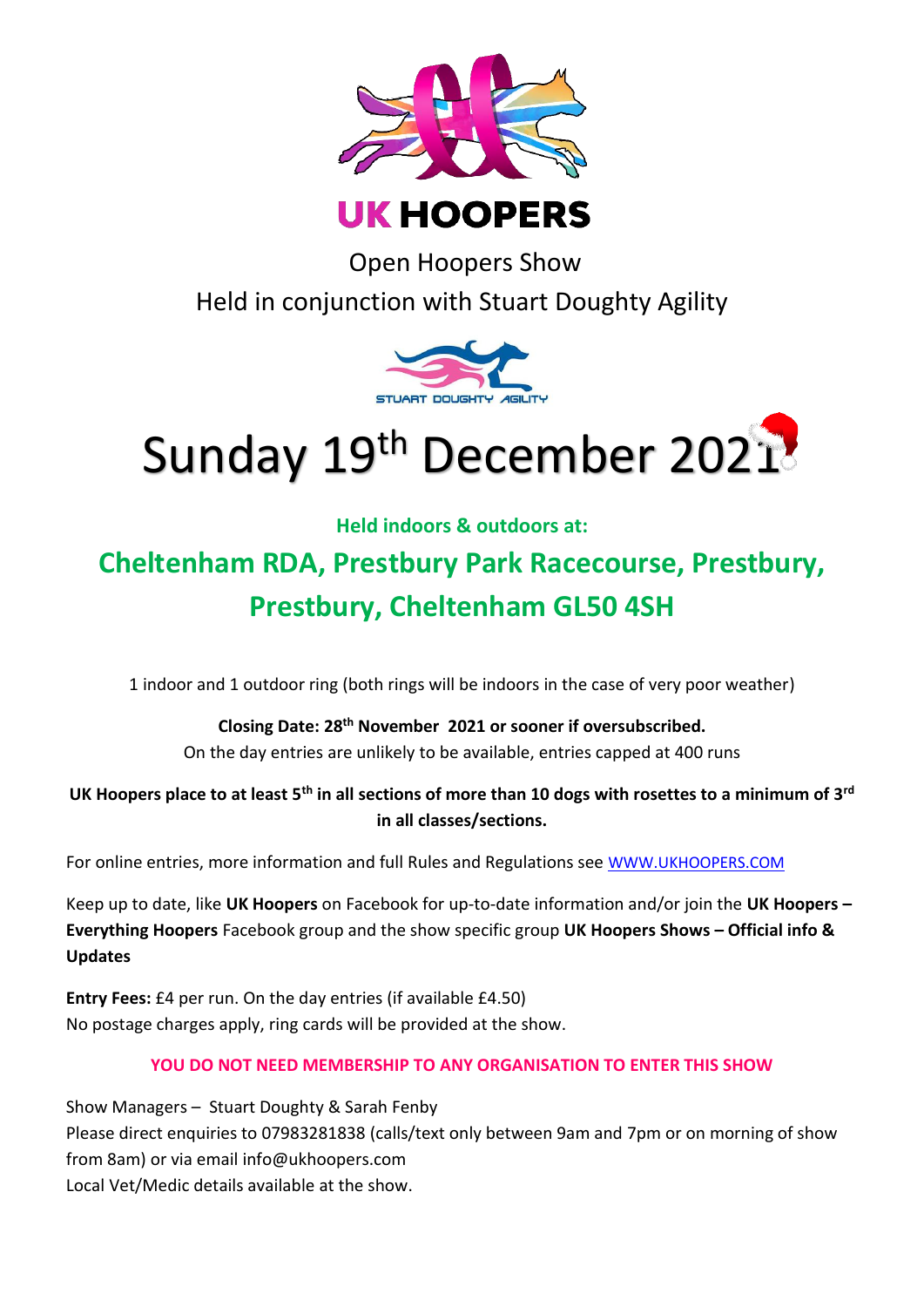# **Class Schedule**

(Classes are NOT expected to run in this order, ring plan will be issued prior to the event) Please use class numbers when entering.

# **Provisional Timetable:**

Show Opens 7.30am. Course Walking from 8.00am, Judging 8.30am

| <b>Sunday 19th December</b> |                                    |              |                |                         |               |  |  |
|-----------------------------|------------------------------------|--------------|----------------|-------------------------|---------------|--|--|
| <b>Class</b>                |                                    | Grade        |                |                         |               |  |  |
|                             |                                    | $\mathbf{1}$ | $\overline{2}$ | $\overline{\mathbf{3}}$ | <b>Type</b>   |  |  |
| $\mathbf{1}$                | <b>Hoopers</b>                     | $\checkmark$ |                |                         | <b>Graded</b> |  |  |
| $\overline{2}$              | <b>Hoopers</b>                     |              | $\checkmark$   | $\checkmark$            | <b>Graded</b> |  |  |
| $\overline{\mathbf{3}}$     | <b>Hoopers</b>                     | $\checkmark$ | $\checkmark$   |                         | <b>Graded</b> |  |  |
| $\overline{\mathbf{4}}$     | <b>Hoopers</b>                     |              |                | $\checkmark$            | <b>Graded</b> |  |  |
| $\overline{\mathbf{5}}$     | <b>Santa Dash</b><br>(Speedstakes) | $\checkmark$ | $\checkmark$   | $\checkmark$            | Open*         |  |  |
| $6\phantom{1}6$             | <b>Parcours</b>                    | $\checkmark$ | $\checkmark$   |                         | <b>Graded</b> |  |  |
| $\overline{\mathbf{z}}$     | <b>Parcours</b>                    |              |                | $\checkmark$            | <b>Graded</b> |  |  |
| 8                           | <b>Parcours</b>                    | $\checkmark$ |                |                         | <b>Graded</b> |  |  |
| $\mathbf{9}$                | <b>Parcours</b>                    |              | $\checkmark$   | $\checkmark$            | <b>Graded</b> |  |  |
| 10                          | <b>Double Elves (Pairs)</b>        | $\checkmark$ | ✔              | ✔                       | Open*         |  |  |

\*Denotes Special Class

Pairs will be time permitting and is entered on the day, entries are £2.50 per handler/dog, £5 per pair.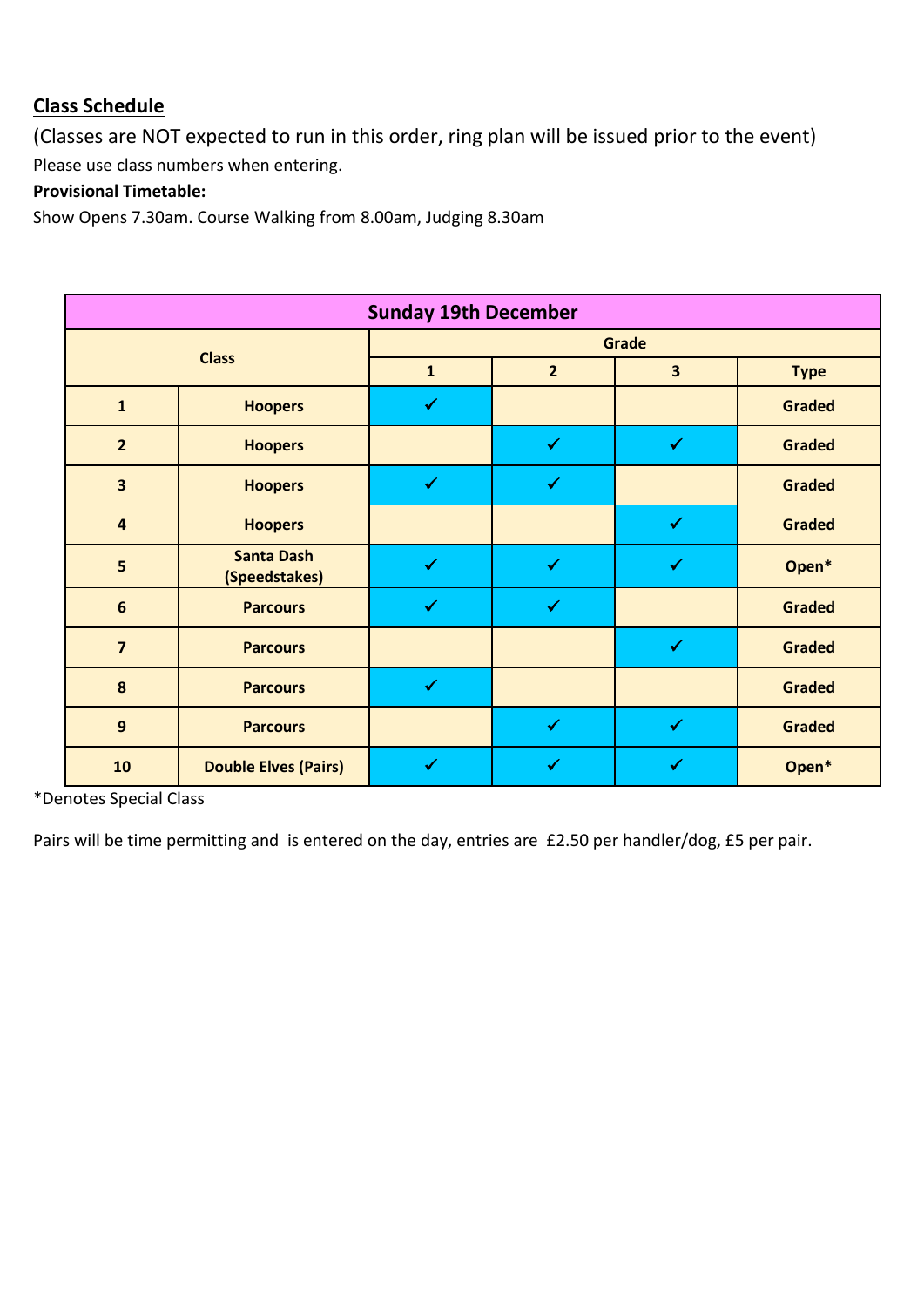#### **Class Descriptions**

Hoopers – A course consisting only of hoops. Parcours – A course containing any combination of allowable equipment. Speedstakes – A fast and flowing course designed to test speed & control. Pairs – 2 handlers and 2 dogs compete over 1 course for a combined score (no baton change)

#### **Grading**

All standard classes have separate awards for Small, Large and Veteran dogs (Veteran & Veteran+ will be split if numbers allow). Open classes have 1 set of awards per class but will usually place to a higher number. Combined – both grades of dog will compete together with results split into Small, Large and Veteran. Graded– Separate awards for each section in each grade (Eg. G1 Small, G1 Large, G1 Veteran, G2 Small, G2 Large, G2 Veteran and so on)

Classes labelled with only one grade are graded classes which are open to dogs of that grade only. *Please ensure you check your entry and select classes carefully, refunds will not be provided for entries into classes for which you are not eligible to run in.*

**NFC runs** are available. A handler may choose to run NFC (Not for Competition) in any class in which they are eligible to compete. The handler must inform the scribe/judge upon entering the ring before commencing their run. The handler then has 60 seconds ring time and may train in the ring. **NFA** (Not for Award) runs are also available, please see rules for further details. **Nursery** runs are not available at this show. A silent toy may be carried in the hand when running in Grade 1, NFC or Nursery

#### **Dog Section**

**Small** – Dogs with an ulna measurement of 15cm or less.

**Large** – Dogs with an ulna measurement of 15.1cm or more.

**Veteran** – Dogs 7-10 yrs. **Veteran+** - Dogs 10yrs or over. (Dogs may run as a Veteran or not at the handlers choice. Once a dog competes as a Veteran it will remain as such).

#### **Awards**

Placing cards to 5<sup>th</sup> in each section of every class. Rosettes will be awarded to a minimum of 3<sup>rd</sup> place or 20% of pre-entered numbers, whichever is higher. Clear Round rosettes will be available for unplaced, clear rounds. Prizes or trophies may be awarded based on pre-entered class numbers. Presentations will be made during the show, all awards must be collected before the show closes or shall be forfeited.

### **Full Rulebook**

Canbe viewed at **www.ukhoopers.com** competitors must read and understand the rules before entering and will be expected to comply at all times. The judges decision is final.